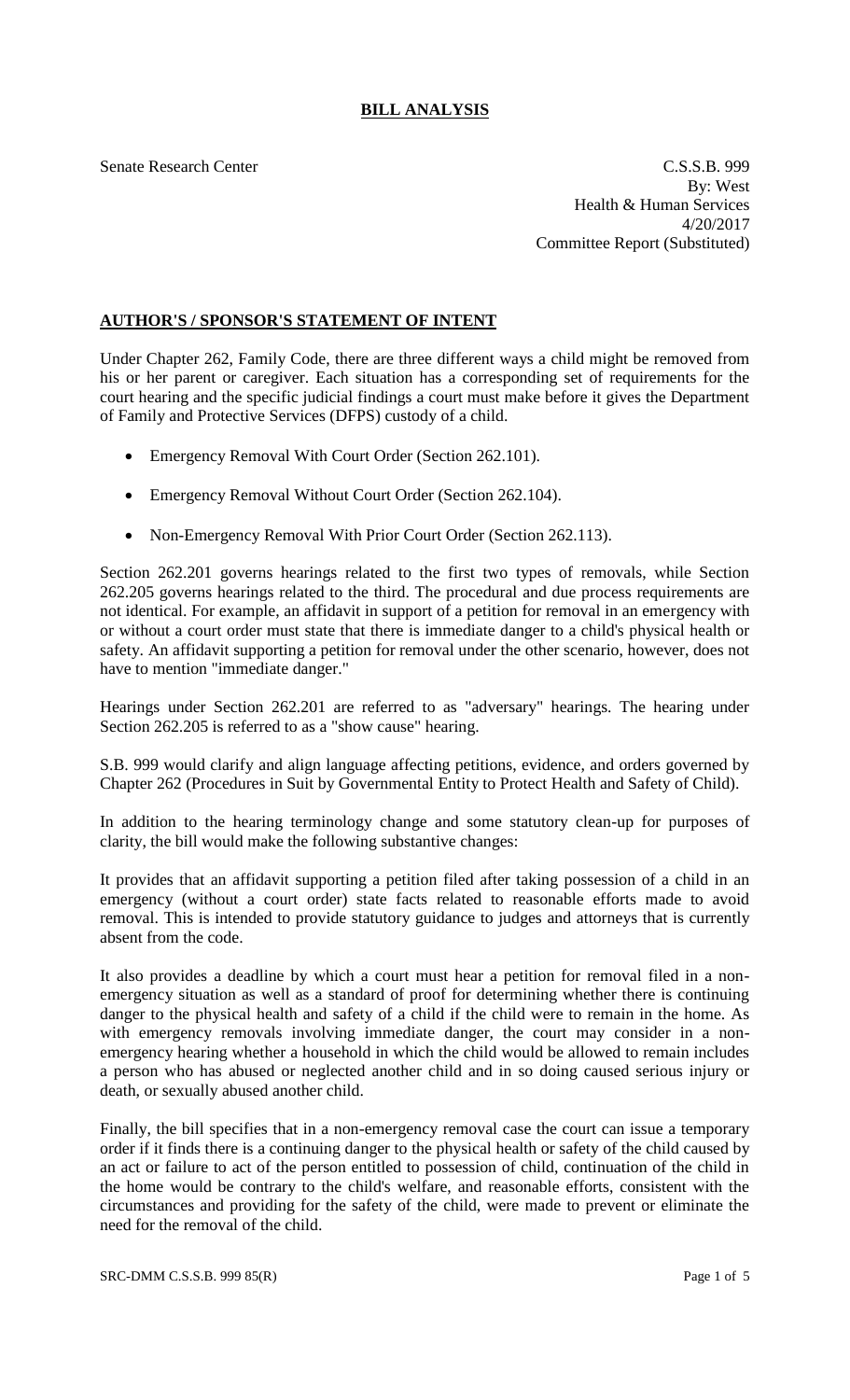C.S.S.B. 999 amends current law relating to procedures for taking possession of a child and for certain hearings in a suit affecting the parent-child relationship involving the Department of Family and Protective Services.

### **RULEMAKING AUTHORITY**

This bill does not expressly grant any additional rulemaking authority to a state officer, institution, or agency.

## **SECTION BY SECTION ANALYSIS**

SECTION 1. Amends Section 262.101, Family Code, as follows:

Sec. 262.101. FILING PETITION BEFORE TAKING POSSESSION OF CHILD. Requires an original suit filed by a governmental entity that requests permission to take possession of a child without prior notice and hearing to be supported by an affidavit sworn to by a person with personal knowledge and stating facts sufficient to satisfy a person of ordinary prudence and caution that:

(1) makes a nonsubstantive change;

(2) creates this subdivision from existing text and makes a nonsubstantive change;

(3) redesignates existing Subdivision (2) as Subdivision (3) and provides there is no time, consistent with the physical health or safety of the child, for a full adversary hearing under Subchapter C; and

(4) redesignates existing Subdivision (3) as Subdivision (4) and makes no other changes to this subdivision.

SECTION 2. Amends Section 262.1015(d), Family Code, to provide that a temporary restraining order under this section expires not later than the 14th day after the date the order was rendered, unless the court grants an extension under Section 262.201(e) (relating to placement of the child removed from the child's custodial parent), rather than 262.201(a-3).

SECTION 3. Amends Section 262.102(a), Family Code, as follows:

(a) Requires a court, before a court may, without prior notice and a hearing, issue a temporary order for the conservatorship of a child under Section 105.001(a)(1) (relating to authorizing a court to make an order for the temporary conservatorship of the child) or a temporary restraining order or attachment of a child authorizing a governmental entity to take possession of a child in a suit brought by a governmental entity, to find that:

(1) makes a nonsubstantive change;

(2) creates this subdivision from existing text and makes a nonsubstantive change;

(3) redesignates existing Subdivision (2) as Subdivision (3) and provides that there is no time, consistent with the physical health or safety of the child and the nature of the emergency, for a full adversary hearing under Subchapter C; and

(4) redesignates existing Subdivision (3) as Subdivision (4) and makes no other changes to this subdivision.

SECTION 4. Amends Section 262.103, Family Code, to change a reference to Section 262.201(a-3) to 262.201(e).

SECTION 5. Amends Section 262.105, Family Code, as follows: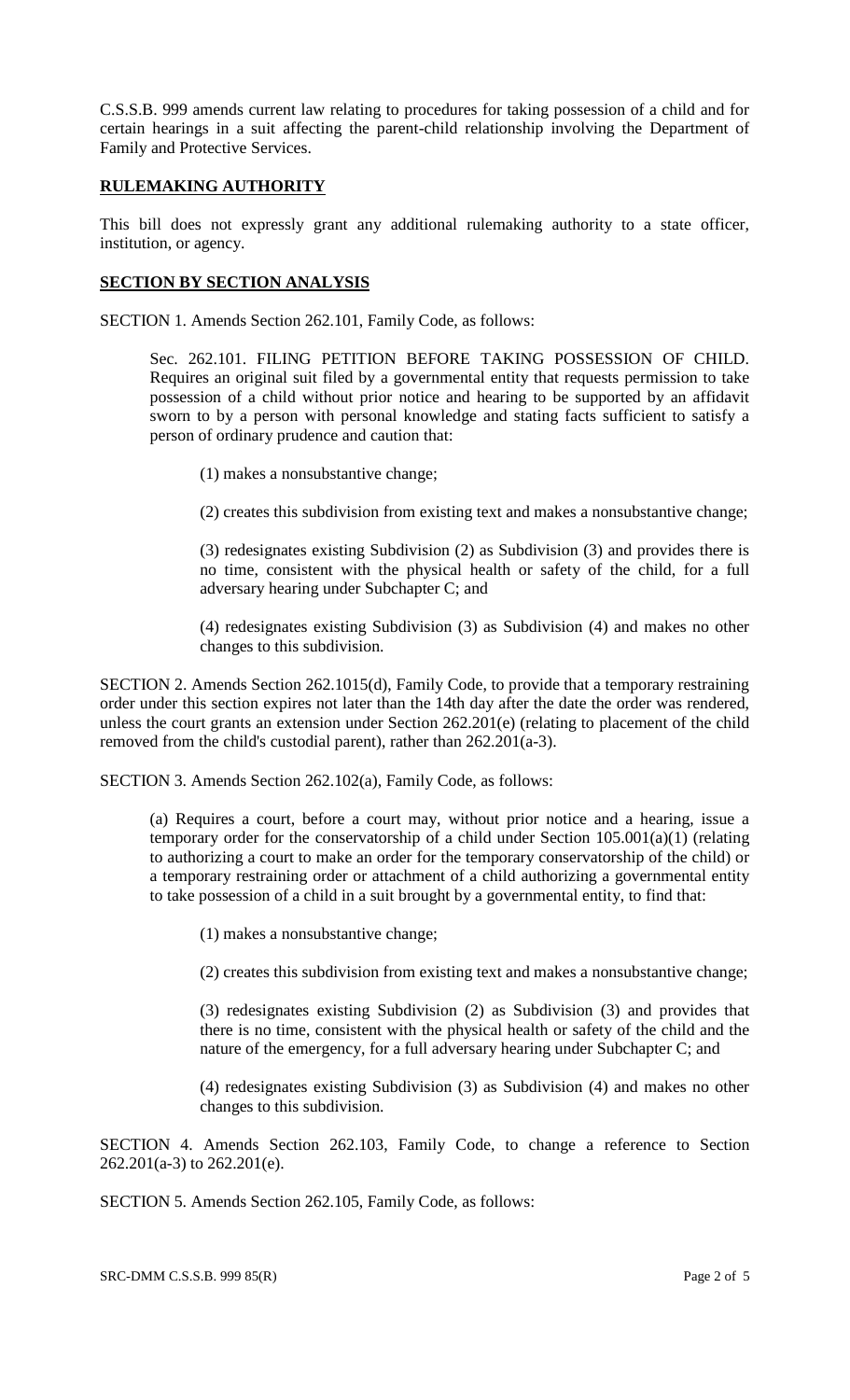Sec. 262.105. FILING PETITION AFTER TAKING POSSESSION OF CHILD IN EMERGENCY. (a) Requires the person taking the child into possession when a child is taken into possession without a court order, without unnecessary delay, to:

(1) makes a nonsubstantive change; and

(2) request an initial hearing to be held by no later than the first business, rather than working, day after the date the child is taken into possession. Deletes existing Subdivision (2) regarding a request to the court to appoint an attorney ad litem for the child, and redesignates existing Subdivision (3) as Subdivision (2).

(b) Requires an original suit filed by a governmental entity after taking possession of a child under Section 262.104 (Taking Possession of a Child in Emergency Without a Court Order) to be supported by an affidavit stating facts sufficient to satisfy a person of ordinary prudence and caution of certain circumstances pertaining to the child.

SECTION 6. Amends Sections 262.106(a) and (d), Family Code, as follows:

(a) Requires the court in which a suit has been filed after a child has been taken into possession without a court order by a governmental entity to hold an initial hearing on or before the first business, rather than working, day after the date the child is taken into possession. Makes conforming changes.

(d) Makes a conforming change.

SECTION 7. Amends Section 262.107(a), Family Code, as follows:

(a) Requires the court to order the return of the child at the initial hearing regarding a child taken in possession without a court order by a governmental entity unless the court is satisfied that:

(1) the evidence shows that one of the following circumstances exists:

(A) creates this paragraph from existing text and makes a nonsubstantive change; or

(B) creates this paragraph from existing text and deletes existing text providing that the evidence shows that;

(C) the parent or person who has possession of the child is currently using a controlled substance as defined by Chapter 481 (Texas Controlled Substances Act), Health and Safety Code, and the use constitutes an immediate danger to the physical health or safety of the child; or

(D) the parent or person who has possession of the child has permitted the child to remain on premises used for the manufacture of methamphetamine;

(2) and (3) makes no changes to these subdivisions.

SECTION 8. Amends Section 262.109(b), Family Code, to change a reference to business day to working day.

SECTION 9. Amends Subchapter B, Chapter 262, Family Code, by adding Section 262.1131, as follows:

Sec. 262.1131. TEMPORARY RESTRAINING ORDER BEFORE FULL ADVERSARY HEARING. Authorizes the court, in a suit filed under Section 262.113

SRC-DMM C.S.S.B. 999 85(R) Page 3 of 5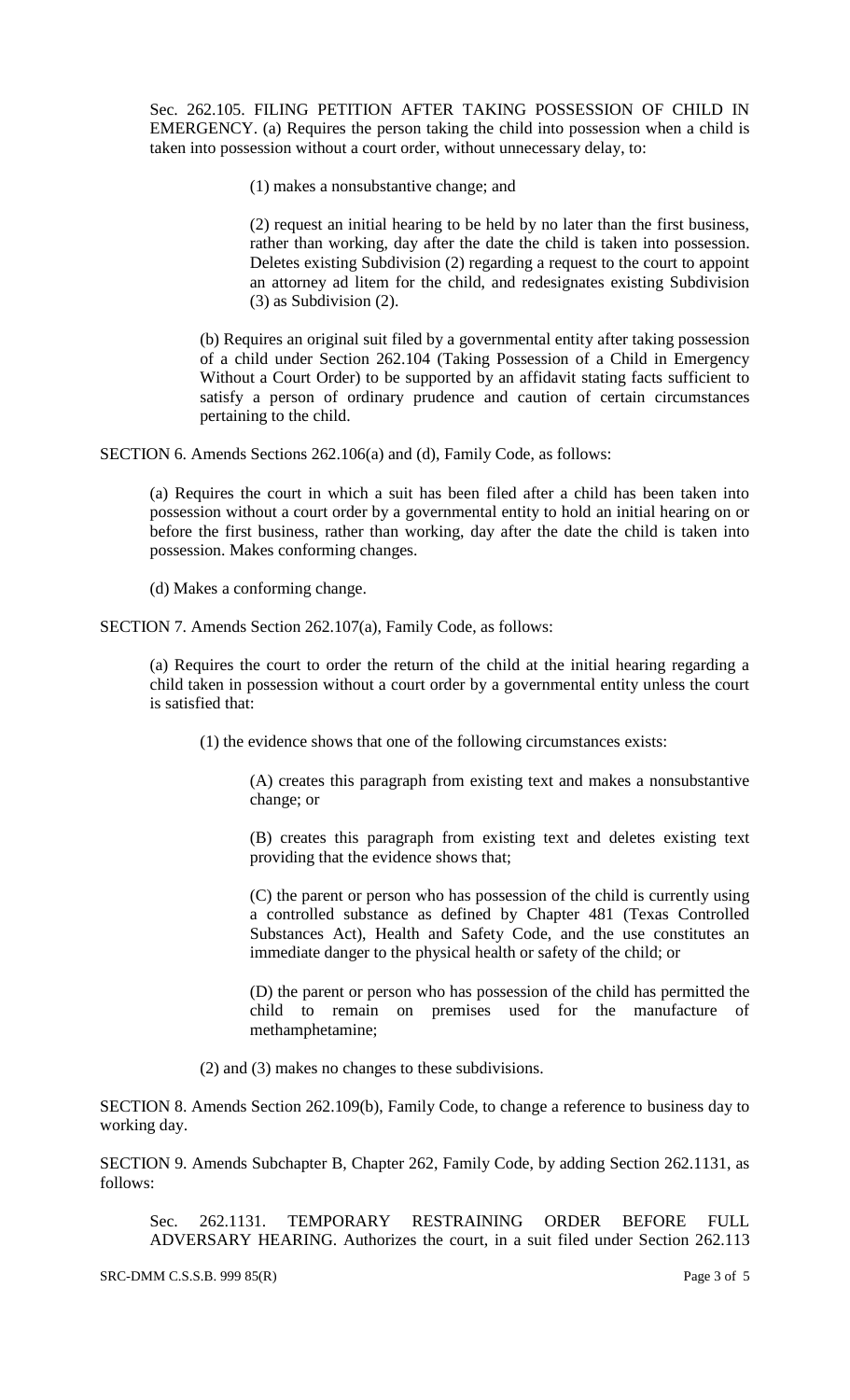(Filing Suit Without Taking Possession of Child), to render a temporary restraining order as provided by Section 105.001 (Temporary Orders Before Final Order).

#### SECTION 10. Amends Section 262.201, Family Code, as follows:

Sec. 262.201. FULL ADVERSARY HEARING; FINDINGS OF THE COURT. (a) Requires a full adversary hearing to be held not later than the 14th day after the date the child was taken into possession by the governmental entity, unless the court grants an extension under Subsection (e), rather than Subsection (a-3), in a suit filed under Section 262.101 or 262.105 (Filing Petition After Taking Possession of Child in Emergency), unless the child has already been returned to the parent, managing conservator, possessory conservator, guardian, caretaker, or custodian entitled to possession and the temporary order, if any, has been dissolved.

(b) Requires a full adversary hearing in a suit filed under Section 262.113 requesting possession of a child to be held not later than the 30th day after the date the suit is filed.

(c) Redesignates existing Subsection (a-1) as Subsection (c).

(d) Redesignates existing Subsection (a-2) as Subsection (d).

(e) Redesignates existing Subsection (a-3) as Subsection (e) and includes a reference to Section 262.1131.

(f) Redesignates existing Subsection (a-4) as Subsection (f).

(g) Redesignates existing Subsection (b) as Subsection (g). Requires the court in a suit filed under Section 262.101 or 262.105, at the conclusion of the full adversary hearing, to order the return of the child to the parent, managing conservator, possessory conservator, guardian, caretaker, or custodian entitled to possession unless the court finds sufficient evidence to satisfy a person of ordinary prudence and caution of certain circumstances pertaining to the child.

(h) Redesignates existing Subsection (c) as Subsection (h). Requires the court, in a suit filed under Section 262.101 or 262.105 if the court finds sufficient evidence to satisfy a person of ordinary prudence and caution that there is a continuing danger to the physical health or safety of the child and for the child to remain in the home is contrary to the welfare of the child, to issue an appropriate temporary order under Chapter 105 (Settings, Hearings, and Orders).

(i) Authorizes the court, in determining whether there is a continuing danger to the physical health or safety of the child under Subsection (g), to consider whether the household to which the child would be returned includes a person who:

(1) has abused or neglected another child in a manner that caused serious injury to or the death of the other child; or

(2) has sexually abused another child.

(j) Requires the court, in a suit filed under Section 262.113, at the conclusion of the full adversary hearing, to issue an appropriate temporary order under Chapter 105 if the court finds sufficient evidence to satisfy a person of ordinary prudence and caution that:

(1) there is a continuing danger to the physical health or safety of the child caused by an act or failure to act of the person entitled to possession of the child and continuation of the child in the home would be contrary to the child's welfare; and